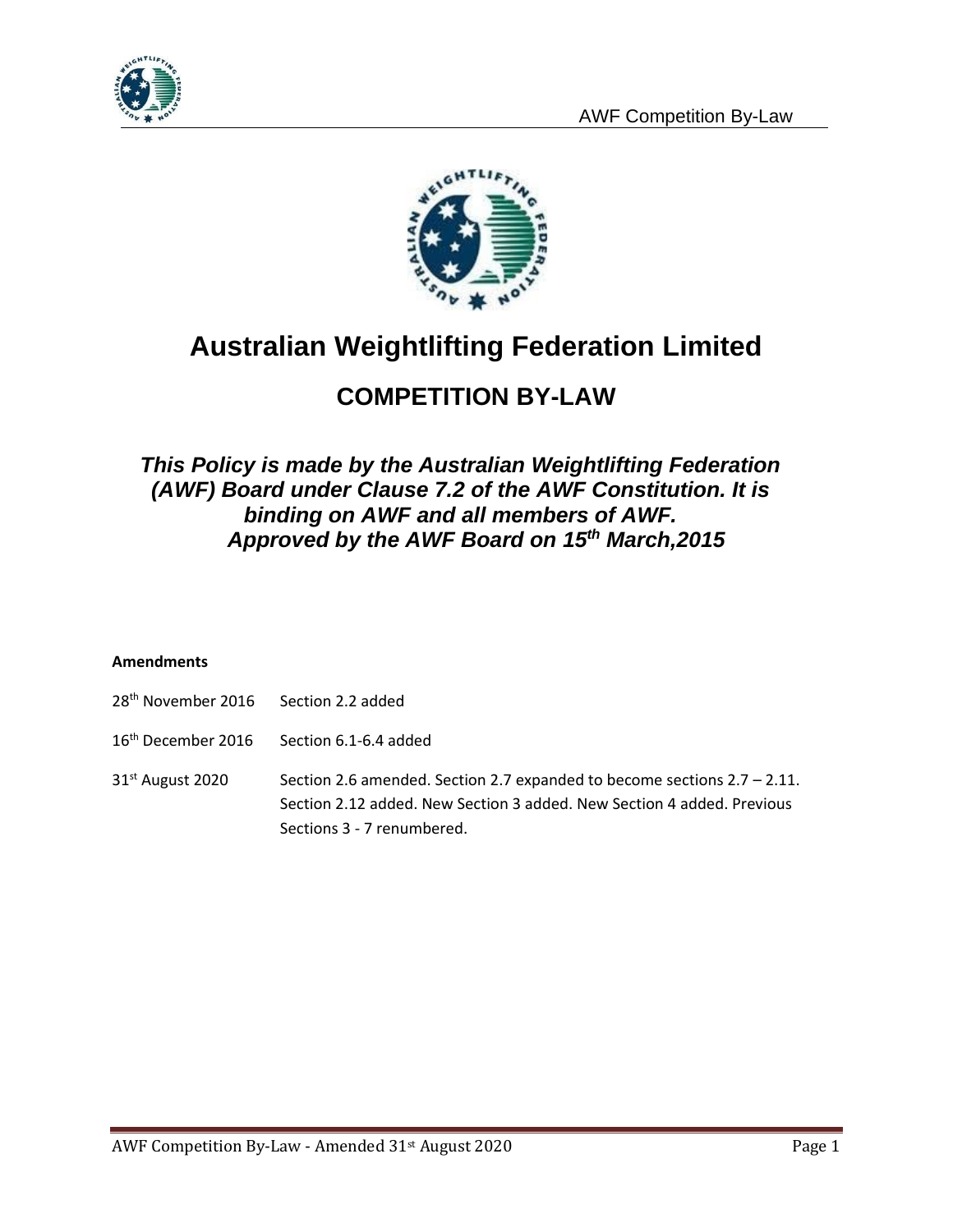

#### **1. AWF COMPETITION BY-LAW**

This By-law outlines the criteria and requirements that must be adhered to when conducting endorsed State based weightlifting competitions that have been submitted by the respective State Member to the AWF and subsequently achieved approval to be added to the AWF Events Calendar. All performances at these AWF approved events will be recognised for purposes of qualification, records and rankings.

#### **2. COMPLIANCE**

All competitions that comprise the respective AWF Events Calendar are officially sanctioned events and therefore must comply with the by-laws and technical rules of the Australian Weightlifting Federation.

- 2.1. Any event listed on the approved AWF Calendar **can only** be contested by a person who has met the financial and administrative requirements of the respective State Member and whose contact details have been entered onto the AWF website membership database (**note**: Guest Lifters are allowed so long as they have written permission to contest the event from the State Members or National body and the endorsement of the AWF Office refer to clauses 6.1- 6.4).
- 2.2 Once the respective Annual AWF Events Calendar has been publicised no additional events can be added to it. This is not to say that State Members cannot run extra events, they can, but the event will not be covered by AWF Insurance or count toward ranking, qualification or records as the results will not be recorded within the AWF's results management system.
- 2.3 Each approved AWF event is required to have a Competition Secretary who should provide the respective State Member with a list of entrants and competition times no later than 72 hours before the commencement of the event.
- 2.4 The State Member is responsible for checking the details of the preliminary list of entrants and session times provided by the Competition Secretary.
- 2.5 It is the responsibility of the State Member to check the details of the entrants. Should the State Member determine that an entrant is not a financial member then that person should not be allowed to contest the event and should be removed from the list and the Competition Secretary should be notified in writing.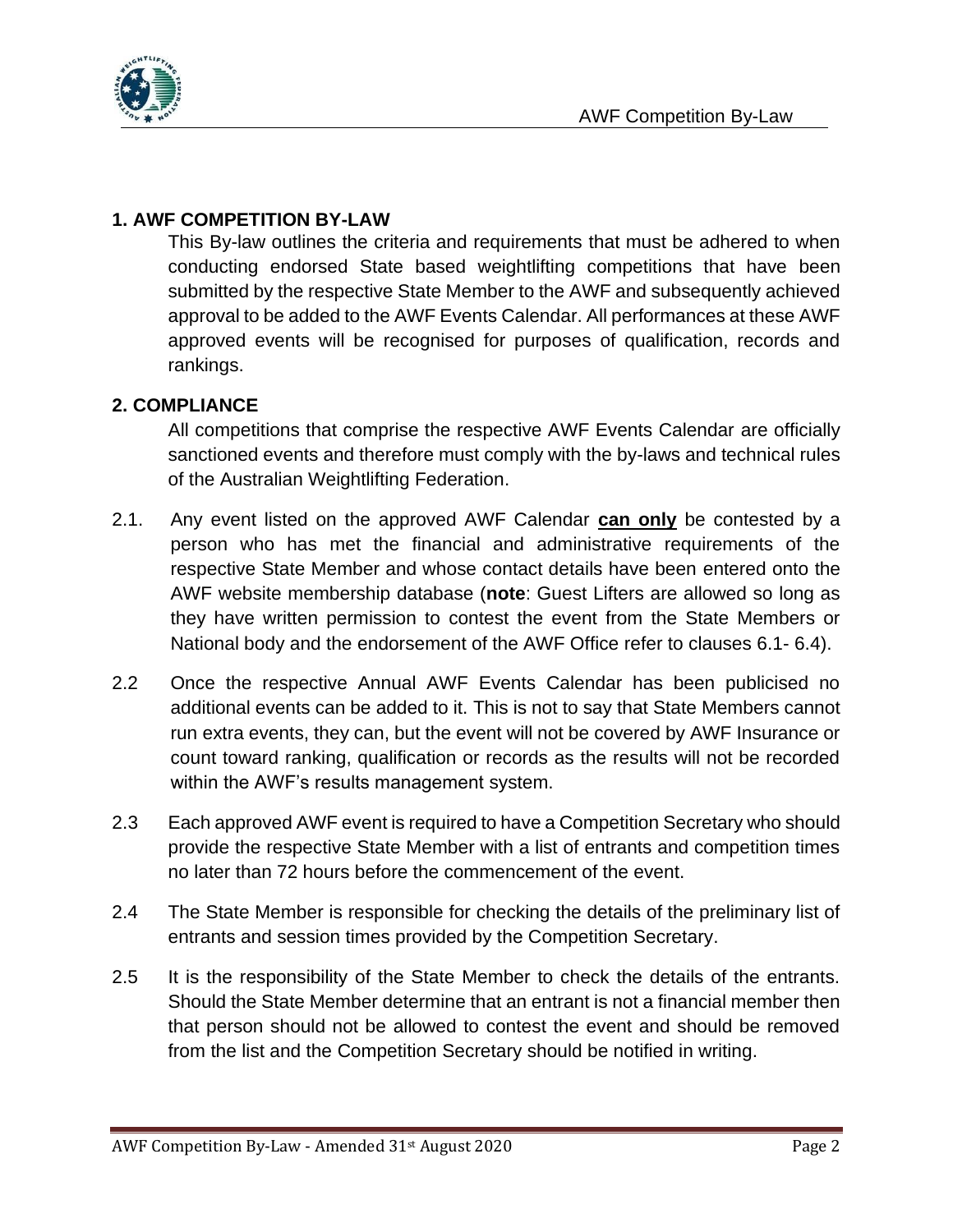

- 2.6 The State Member should send the finalised and endorsed list directly to Sport Integrity Australia by email: [national.testing@sportintegrity.gov.au](mailto:national.testing@sportintegrity.gov.au) and/or via the AWF ADO, Mr Ian Moir, [imoir@awf.com.au](mailto:imoir@awf.com.au) no later than 48 hours prior to the commencement of the approved AWF event.
- 2.7 All competitors, coaches and technical officials must be suitably attired.
- 2.8 Each competition must have a minimum of three (3) competitors.
- 2.9 The weigh-in which must be conducted by a minimum of two qualified technical officials, must begin two (2) hours before and end one (1) hour our prior to the Presentation of athletes for each session.
- 2.10 The Field of Play should be marked (example- using rope and bollards) and only accessible to competition personnel (athletes, coaches, loaders and technical officials).
- 2.11 Coaches and technical officials must sign the appropriate paperwork, copies of such will be transferred to the State Member and kept for the full duration of the respective calendar year.
- 2.12 The platform performances must be judged by three weightlifting referees who, at a minimum, hold qualifications that are commensurate with the level of the competition as follows:

Club Competitions: 1 State Referee + 2 Club Referees State Competitions: 2 State Referees + 1 Club Referee National Competitions: 2 National Referees + 1 State Referee

#### **3. AGE GROUPS**

Competitors may be classified in age groups. For all age groups a competitor's age is the age that they will be on 31 December of that year.

The age groups recognized by the AWF are: Under 13:  $10 - 12$  years of age Under 15:  $13 - 15$  years of age Youth:  $13 - 17$  years of age Junior: 13 – 20 years of age Senior: 13 years of age and older Masters: 35 years of age and older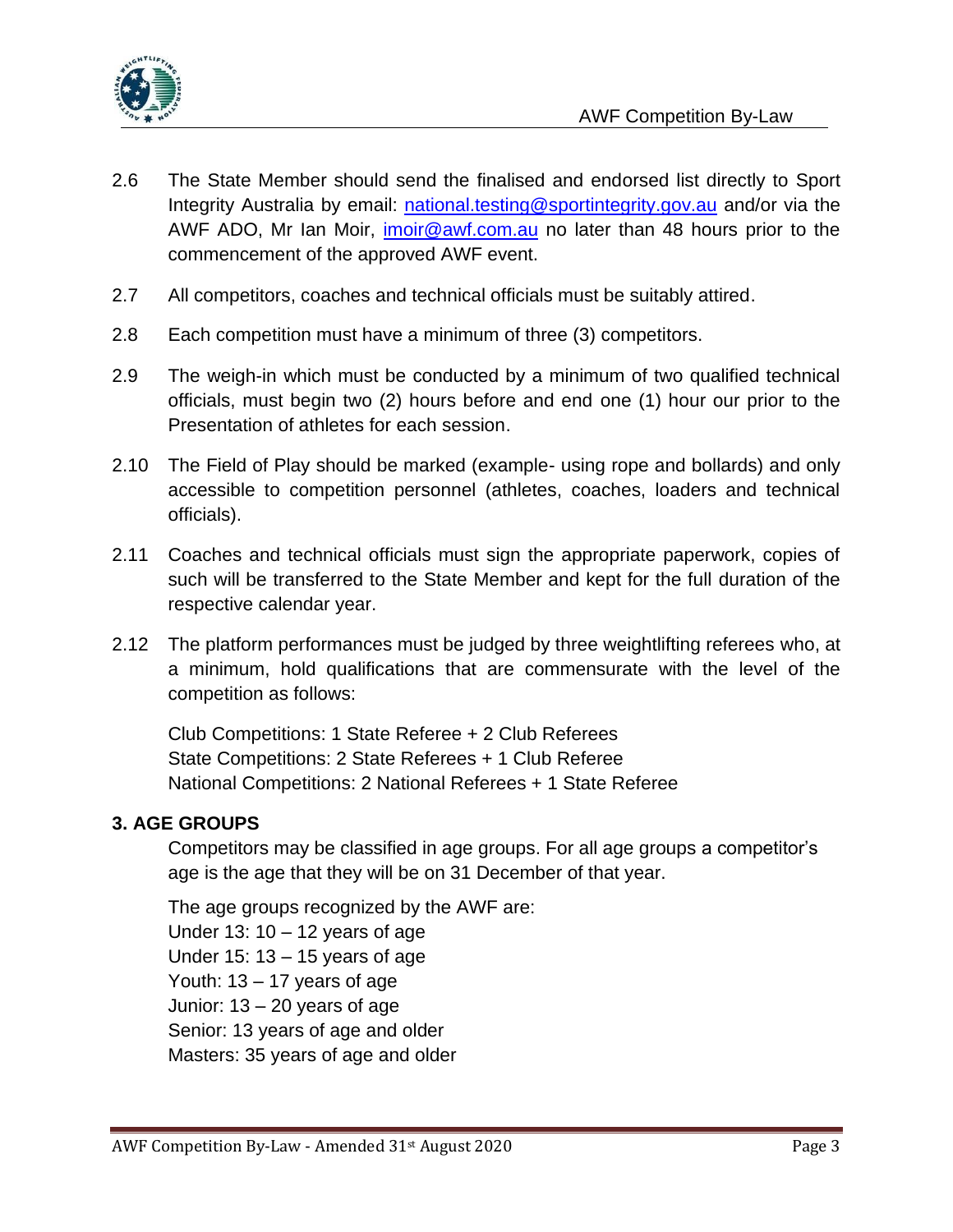

#### **4. RECORDS.**

AWF State and National Records can be set at any endorsed competition provided that the performances claimed as records are judged by weightlifting referees who, at a minimum, hold qualifications that are commensurate with the level of the record(s) as follows:

State Records: 2 State Referees + 1 Club Referee National Records: 2 National Referees + 1 State Referee

#### **5. RISK MITIGATION.**

Should a Competition Secretary knowingly allow a non-member to contest the event after receiving notification from the State Member then the Competition Secretary leaves him/herself open to risk as the non-member is not covered by AWF Insurance and this could have a negative impact on the individual and other people engaged in the competition including AWF members.

#### **6. POLICY BREACH**

Having a non-member contest an approved AWF event may result in ASADA imposing disciplinary sanctions upon the AWF as this will be seen as a breach of the AWF Anti-Doping Policy. The AWF may also impose disciplinary sanctions on a Competition Secretary who knowingly ignores the instruction of the State Member to not allow a non-member to contest an AWF approved event.

#### **7. AWF POWERS**

- 7.1 Should the AWF determine that a result book contains the performances of a nonmember then the AWF has the authority to declare **all performances** at that event to be null and void and as a consequence no performances will be recorded or will be considered for the purposes of qualification, rankings or records.
- 7.2 In the instance where a State Member provides the AWF with indisputable evidence that an event has been conducted which has failed to comply with AWF by-laws and technical rules, the AWF Board may declare that all or some of the performances will not be considered for the purposes of qualification, rankings or records.

#### **8. GUEST LIFTERS**

8.1 Any individual member of the AWF who wishes to contest an event outside of his/her domiciled State in which that person is a financial member, he/she must gain the written permission of their own State Member office, the AWF office and the State Member office where the event is taking place.